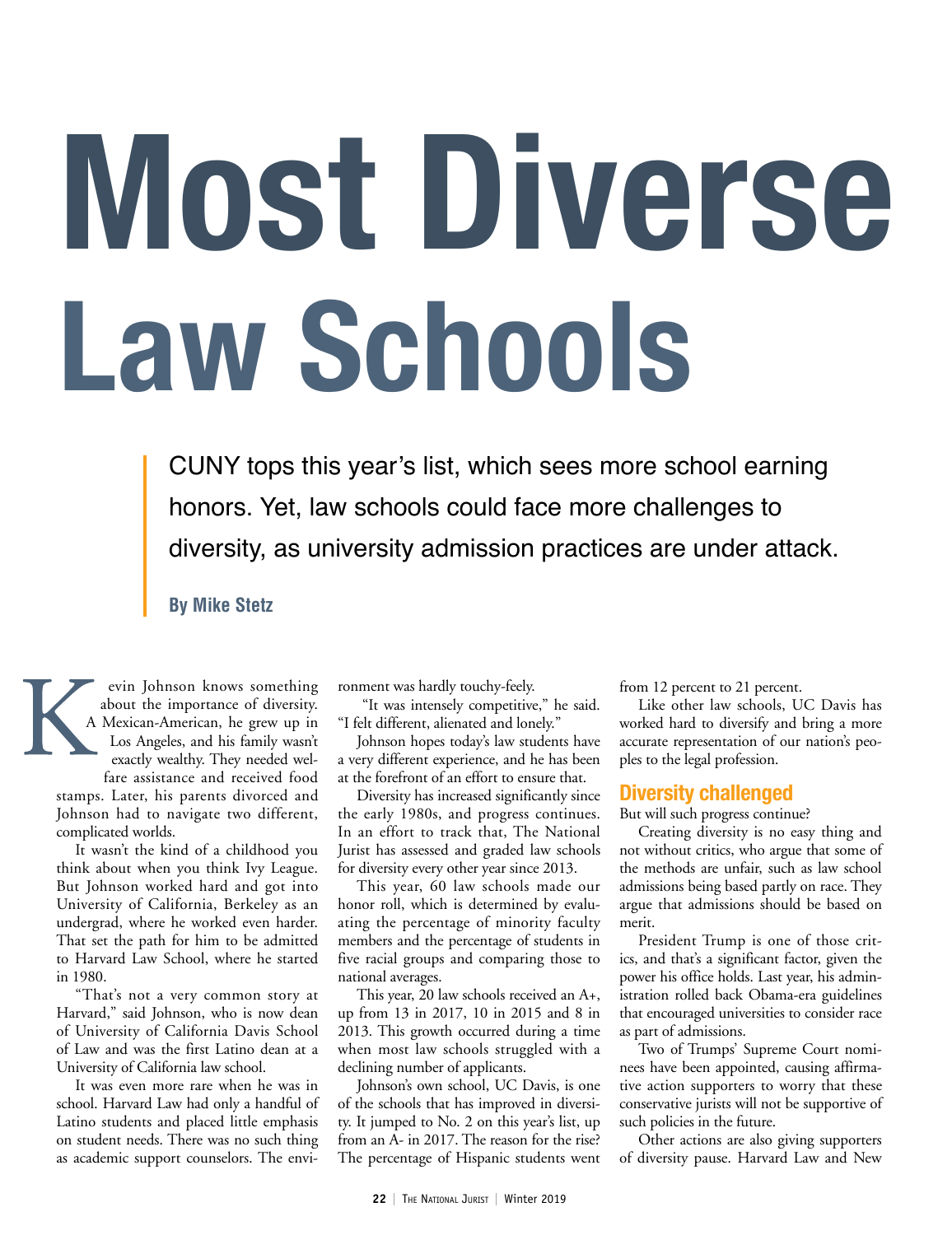

York University's law reviews are being sued for allegedly discriminating against white males in selecting editors and in selecting articles to publish. A Texas-based group is charging that the law reviews use gender and racial preferences.

Harvard University is facing charges that it discriminates against Asian-Americans, a fight led by a conservative activist who wants an end to affirmative action policies. The Trump administration endorsed the suit, and the U.S. Justice Department is investigating Harvard's practices.

A ruling in that case, which went to trial in the fall, is expected in the coming months. Harvard is facing allegations that it puts limits on the number of Asian students it admits. They have a tendency to score higher on standardized tests, crowding out other racial groups. Harvard denied the practice.

The U.S. Justice Department is investigating Yale University's admissions practices after receiving a complaint from the Asian American Coalition for Education charging that it too discriminates against Asian-Americans.

So, yes, these are uncertain times for

diversity.

Supporters argue that a diverse student body and faculty enhance the law school experience. They help prepare students for the real world because the real world is hardly like a 1950s sitcom. Even "The Jeffersons" would look out of date, given the absence of Latinos, Asians and Pacific Islanders in the show. Demographic trends show that the nation is becoming much more diverse all the time.

This year's ranking shows that schools are indeed working to make progress. A number of schools are new to the list, such as Loyola University New Orleans School of Law, which enters the ranking with an A. More than 20 percent of its faculty is diverse, which helped its climb. Nearly 17 percent of its students are African-American, which is a high percentage for a law school that's not historically black.

The University of Arizona James E. Rogers College of Law in Tucson, another newcomer, got an A-. No other school comes close to its percentage of Native American students enrolled, at nearly 9 percent.

Topping our list is City University of

**KEVIN JOHNSON** is a role model for many of the students at UC Davis, where he is dean. He routinely attends minority functions to show support for their causes.

New York School of Law. Nearly half of its students are minorities. More than onethird of its faculty is diverse. Part of CUNY Law's mission is to help diversify the legal profession, said Ann Cammett, senior associate dean of academic affairs for the Long Island City school, which is known for its commitment to public interest.

"Our legal system should represent all of the people, to give them all a voice," Cammett said. "If you don't have this diversity, you create an illegitimate system."

### **Why diversity matters**

UC Davis' Johnson also believes that diversity matters, and he has been heartened by the change in American law schools.

"I think it's wonderful," he said of the way law schools are evolving.

Having peers you can relate to is a tremendous boost, he said. Having professors who look like you is too.

UC Davis has increased its diversity by doing more outreach, Johnson said. Under California law, the school can't use race as part of its admission criteria. By referendum in 1988, voters banned such action. But schools can and do look at socioeconomic conditions. Many minorities come from more challenging backgrounds.

The school's King Hall Outreach Program has been lauded for its success in reaching students from under-represented communities. The number of alumni from the program now totals more than 300.

"We take a holistic approach," Johnson said, noting the importance of this mission, given that UC Davis is a public school in a very diverse state.

When it comes to choosing faculty, Johnson makes sure minorities are represented in the applicant pool.

"You can't hire someone who's diverse if they're not included," he said.

However, it's the faculty that votes on new hires, so they've been actively diversifying the school's teaching ranks, Johnson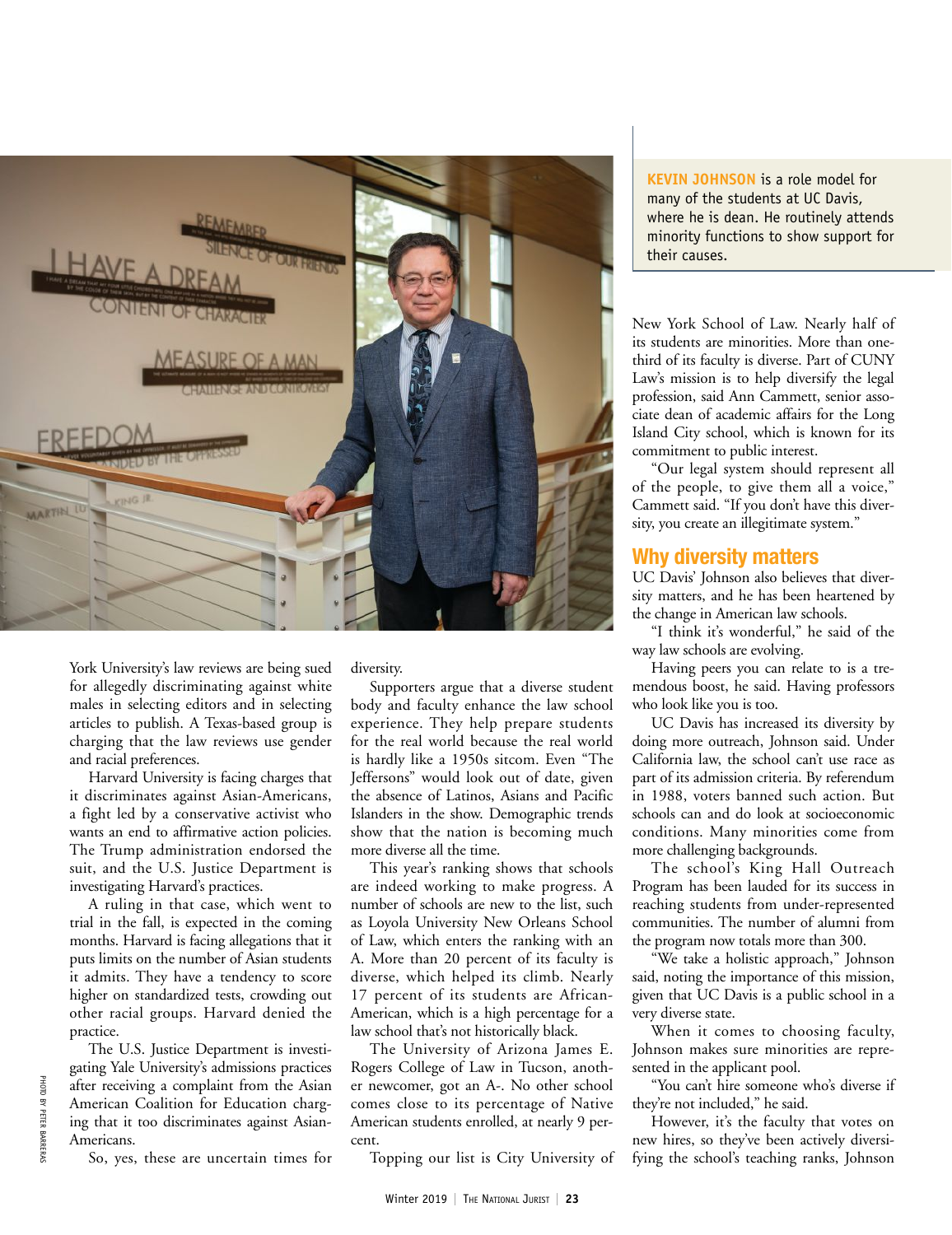notes. He's hardly alone in seeking to create a more diverse environment. Indeed, the faculty is now a minority majority.

Diversifying does not mean sacrificing, Johnson said.

"Diversity and excellence go hand in hand," he said. "It's not a zero-sum game."

Jessica Martinez is a product of the school's outreach program, having learned about it as an undergrad at UC Berkeley, where she majored in political science. UC Davis' commitment to diversity was a key selling point, she said.

"It felt really comfortable," Martinez said. "And a big part of that is how diverse and inclusive the environment is."

She's the first in her family to graduate from college. Her parents, who run a housekeeping service, came to the U.S. from Mexico as teens without any resources. Martinez was raised in Yuba City, Calif., which is nearly 30 percent Hispanic. Going to a law school where Hispanics were not represented in significant numbers would have been difficult, she said. "It can be intimidating," Martinez said of being in an academic environment that is not diverse. "You feel less free to speak out, to be yourself."

At UC Davis, many of her professors are either minorities or first-generation lawyers or both. That's important, she said. She feels she can reach out to them and they'll



be able to relate to her.

Martinez is very active in Latino causes. A third-year student, she's a former co-chair of La Raza Students Association. Her goal is to be an immigration lawyer and return to her community to help those in need.

That's one of the major benefits of diversity, experts say. It helps bring representation to those who lack it. "I definitely want to give back," Martinez said.

The push for diversity is important for a host of reasons. For one, the law profession remains one of the least diverse. Only about 15 percent of lawyers are minorities, one **Jessica Martinez** (third from left) walks with fellow students at UC Davis, which has become increasingly diverse.

estimate showed.

When it comes to law firms, the diversity figures are also worrisome. Fewer than 9 percent of partners in major firms are minorities, according to National Association of Law Placement (NALP). Fewer than 2 percent are African-American.

And when it comes to prosecutors, the numbers are downright alarming. A 2014

# **Why our list has failing law schools**

Arizona Summit Law School topped our list of Most Diverse Law Schools two years ago, and this year it was No. 10. Next year, it will close.

The Phoenix school is one of a number of law schools on our list that have failed or are struggling, and the reason is largley related to poor performance on the bar exam.

Whittier Law School in Costa Mesa, Calif., finished 11th on our list this year. It announced its closing in 2017. In July of 2016, just 22 percent of its graduates passed the bar.

Thomas Jefferson School of Law in San Diego, which placed ninth on our list, is currently on probation from the American Bar Association for its shaky financial situation, admissions standards and bar exam performance.

These schools and others lowered their academic standards when applications dropped. For years, they had prided themselves on taking diverse students from under-privileged backgrounds and making them lawyers. And they were successful until application numbers dropped.

Minorities have a tendency to score lower on the Law School Admissions Test (LSAT), which is designed to predict success in law school. There are a host of theories about why that is.

But while schools like Arizona Summit and Whittier Law School are paying a steep price for dropping incoming LSAT scores, other schools have maintained strong diversity without putting themselves at risk.

Texas Southern University - Thurgood Marshall School of Law continued its mission of diversifying the legal profession during the crisis. The Houston-based school routinely finishes among the top schools for diversity and came in seventh this year. It was also honored by The National Jurist for having an employment rate considerably



**Arizona Summit's** goal was to diversify the legal field. When applications fell, it struggled to field strong classes.

higher than its projected rate, given its students' LSAT scores. Nearly 75 percent of its grads got jobs, when only 61 percent were projected to do so. Florida International University College of Law, 19th on our diversity list, over-performs on the bar exam. That Miami school routinely tops all Florida law schools when it comes to bar-passage rates.